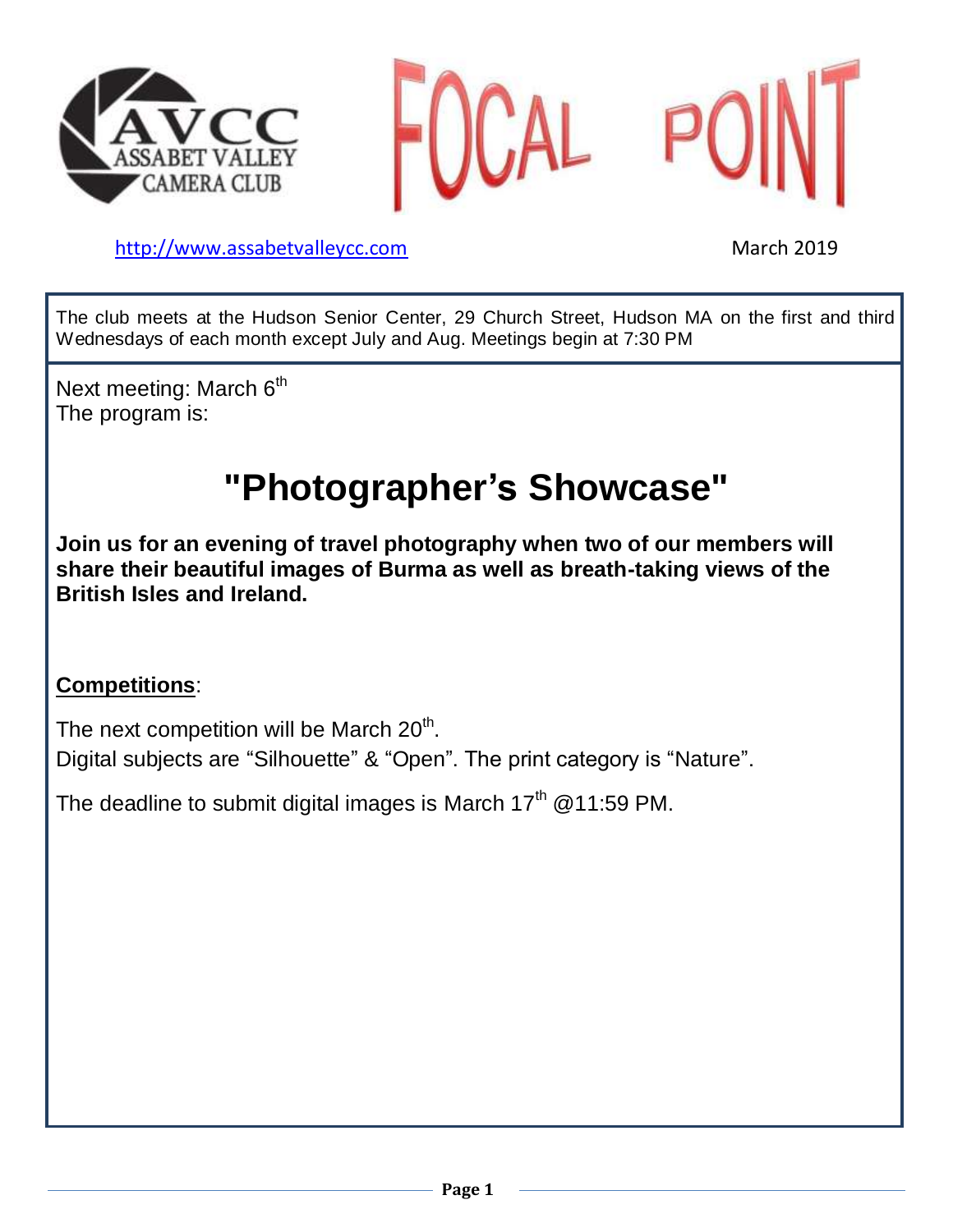## **ANNOUNCEMENTS**

A friendly reminder that the closing date for scavenger hunt submittal is one month away.

Below are the rules.

The purpose of the scavenger hunt is twofold:

One, it is a fun completion, and is also our April program where we ourselves will judge the winning images.

Secondly, these images are needed for the Quad club competition.

We add these to any others that have qualified from this year's monthly competitions. The more entrees the better we will be able to compete with the other 3 clubs.

Even if you have only a few images to enter for the scavenger hunt, please do it. You most likely won't win with the overall highest score, but you certainly can have bragging rights for the win in that particular subject category. Please try to compete, whether it is 1 image or 10.

Please let John Gill ([jandsgill@verizon.net](mailto:jandsgill@verizon.net)) if you plan on entering.

### **Scavenger Hunt 2018-2019**

Rules and Procedures:

- **1. Images must be taken between April 1, 2018 and March 20, 2019.**
- **2. Images may be adjusted (manipulated).**
- **3. Image files shall be in the same format as for club digital competitions (maximum of 1400 pixels wide by maximum of 1050 pixels tall).**
- **4. Image files shall be of type jpg.**
- **5. Image file names are automatically created by the submission procedure "Submitting Images" below.**
- **6. For judging, all images will be displayed in the orientation provided.**
- **7. All Scavenger Hunt subjects (see below) are also subjects of the Multi-Screen Competition and therefore all Scavenger Hunt images will be considered for entry into the Multi-Screen Competition.**

#### **Submitting Images:**

**Submit your images using our online procedure by selecting this [link](http://www.assabetvalleycc.com/sh/index.php) and following instructions there. Images must be submitted on or before March 20, 2019.**

Scoring:

- **1. Zero (0) points if the digital image does not satisfy Subject.**
- **2. Four (4) points if the digital image is below average.**
- **3. Five (5) points if the digital image is average.**
- **4. Six (6) points if the digital image is above average.**
- **5. Each person's lowest-scored image will be dropped so one can choose to skip one subject without penalty.**
- **6. The person with the highest total score is the winner.**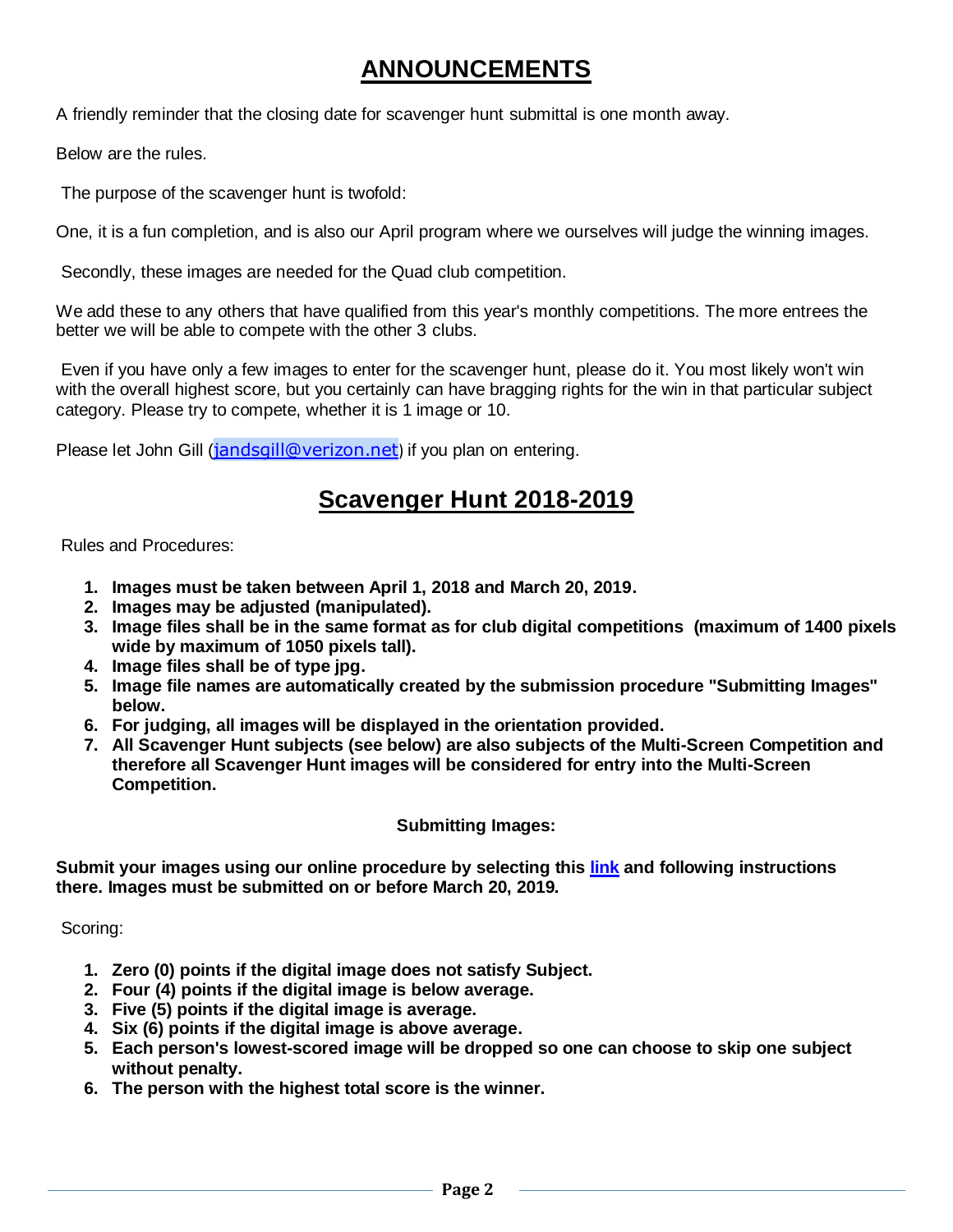| <b>Contest Place</b> | <b>Contest Prize</b>                   |
|----------------------|----------------------------------------|
| <b>First</b>         | <b>Blue Ribbon &amp; Certificate</b>   |
| Second               | <b>Red Ribbon &amp; Certificate</b>    |
| <b>Third</b>         | <b>Yellow Ribbon &amp; Certificate</b> |

| <b>Refris to Find:</b> |                         |                  |  |  |  |  |  |  |
|------------------------|-------------------------|------------------|--|--|--|--|--|--|
| <b>Subject Number</b>  | <b>Subject</b>          | <b>Notes</b>     |  |  |  |  |  |  |
| 01                     | <b>Diversity</b>        |                  |  |  |  |  |  |  |
| 02                     | <b>Looking Down</b>     | $\mathbf{A}$     |  |  |  |  |  |  |
| 03                     | <b>Monochrome</b>       | Ap               |  |  |  |  |  |  |
| 04                     | <b>Paths and Trails</b> | $\mathbf{A}$     |  |  |  |  |  |  |
| 05                     | Photojournalism         |                  |  |  |  |  |  |  |
| 06                     | <b>Portraits</b>        | $\boldsymbol{A}$ |  |  |  |  |  |  |
| 07                     | <b>Rust</b>             | $\mathbf{A}$     |  |  |  |  |  |  |
| 08                     | <b>Silhouettes</b>      | A                |  |  |  |  |  |  |
| 09                     | <b>Skyline</b>          | Ap               |  |  |  |  |  |  |
| 10                     | <b>Winter</b>           |                  |  |  |  |  |  |  |
|                        |                         |                  |  |  |  |  |  |  |

### **Items to Find:**

**Notes:**

**A - subject is also an AVCC club competition subject**

**Ap - subject is also an AVCC club print competition subject**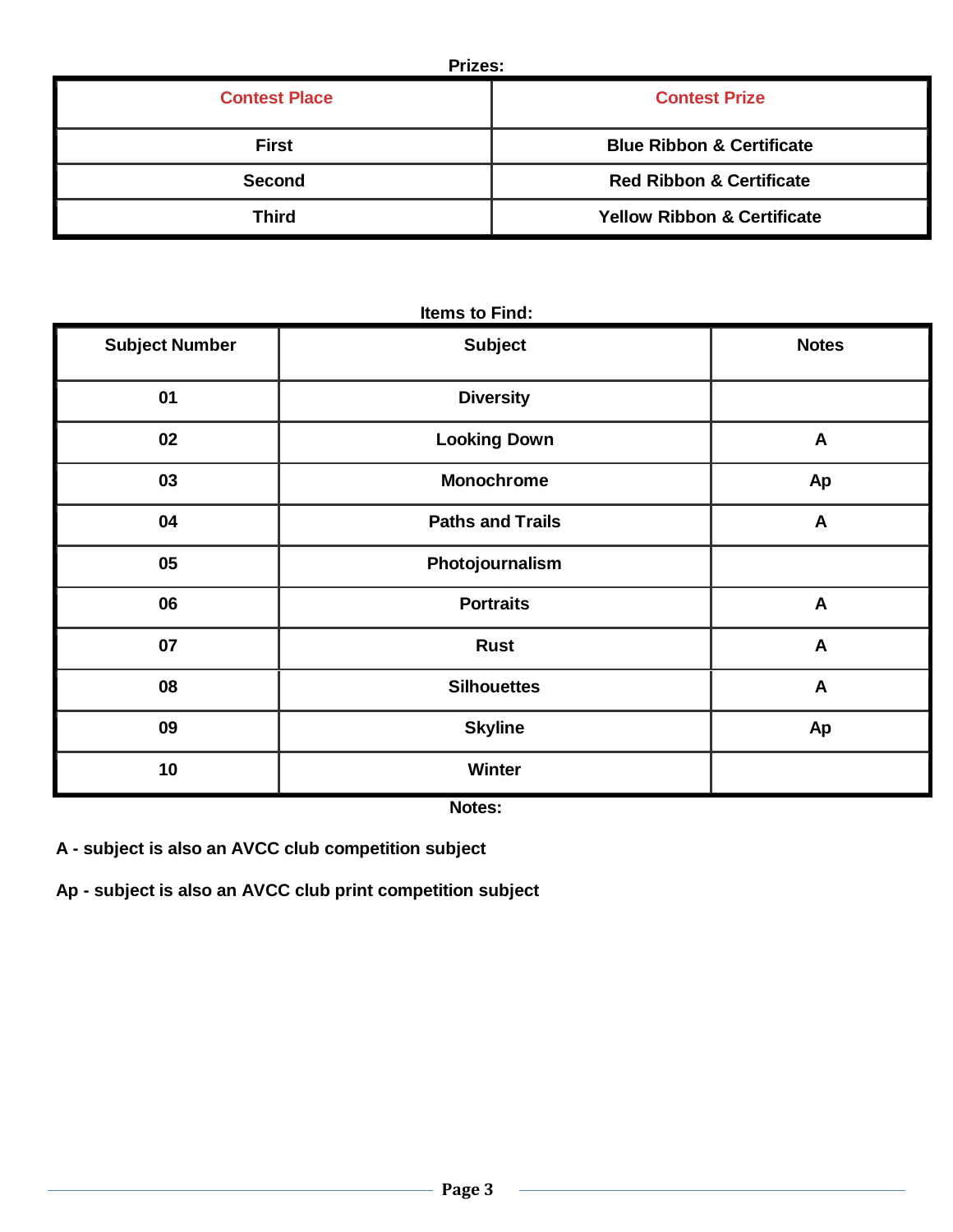# **Help Setting Up**

We really need some help setting up the meeting room.

We typically start around 2:15 to 2:30.

It takes an hour or less, depending on how fast we move, or how chatty we get. For all of these past years, there has just been a few of us who do it each time. We need more members so we can spread out the work load.

If you haven't done it before, come this Wednesday and learn about what we have been doing to make the room ready. We start by taking down all the round tables that senior center uses during the day. We arrange all the chairs as you see them, set up projector etc. If we have enough people, we maybe can then schedule "teams".

It's not difficult, so please consider coming and learning what needs to be done.

## **Competition Images:**

Just a reminder about the new resolution we will be using for competition.

Just resize your images to 1400 (H) x 1050 (V) instead of (1024 x 768).

Note: If you submit an image with the old resolution, it will display fine, but it will display smaller.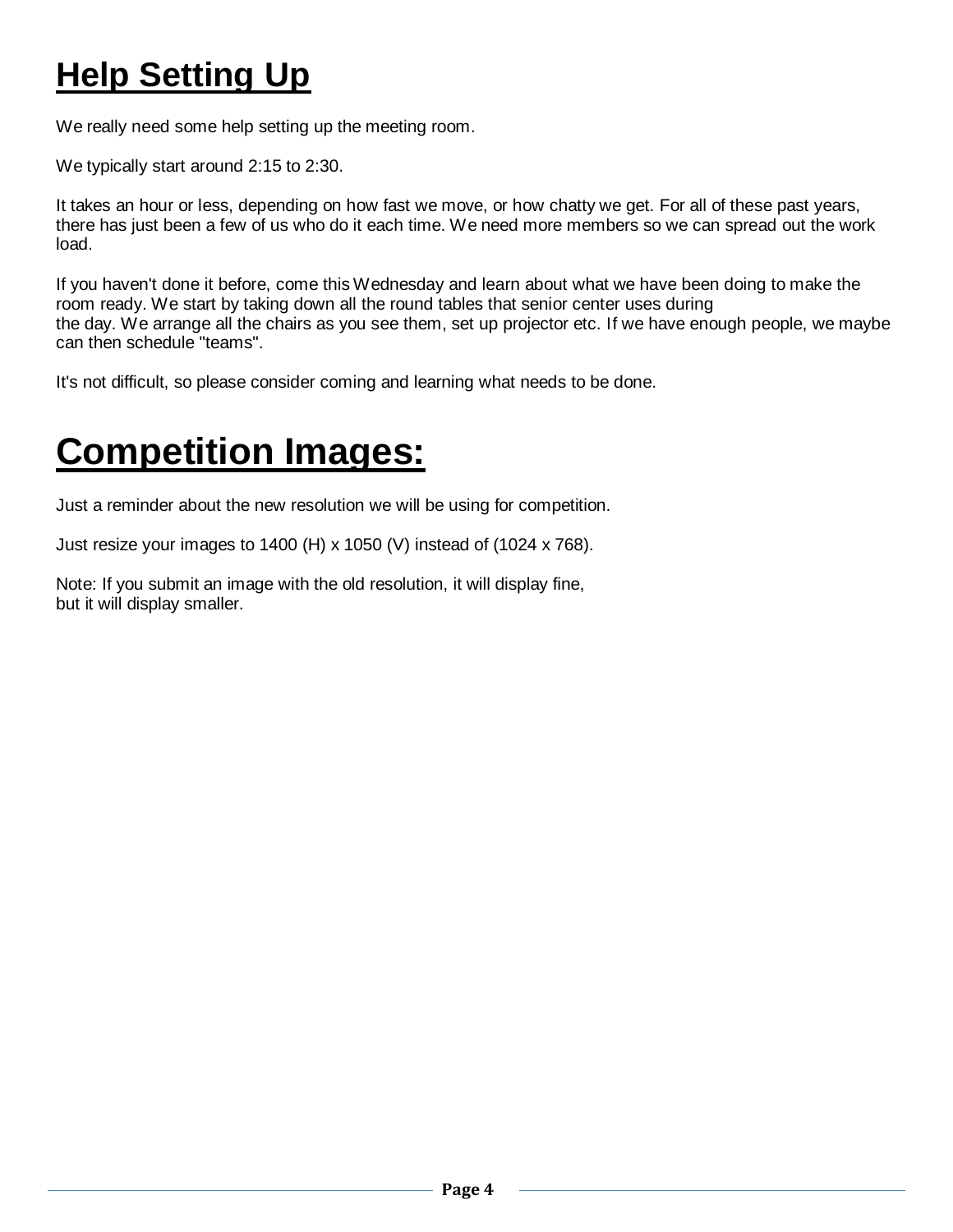| <b>TITLE</b>                              | SUBMITTED BY          | <b>SCORE</b> | <b>AWARD</b>    |
|-------------------------------------------|-----------------------|--------------|-----------------|
| <b>GOLD</b>                               |                       |              |                 |
| Zakim Bridge Park                         | <b>Darlene Holman</b> | 25.8         | 1st             |
| <b>Zakim Bridge With Clouds</b>           | <b>Leon Ferrante</b>  | 25.2         | 2nd             |
| Romanian Actor                            | Sue Abrahamsen        | 25           | 3rd             |
| That's Close Enough!                      | <b>Bob Cooke</b>      | 24.5         |                 |
| Old State House Staircase                 | <b>Paul Weisbach</b>  | 24.5         |                 |
| Light of My Life                          | Linda Shelales        | 23.5         |                 |
| Barcelona Door Detail                     | Linda Gilberti        | 23.5         |                 |
| <b>Back in Time</b>                       | <b>Bob Escott</b>     | 23.3         |                 |
| Reflection Lake, Mt. Ranier NP            | <b>Todd Mathieson</b> | 22.6         |                 |
|                                           |                       |              |                 |
|                                           |                       |              |                 |
| Make-Up                                   |                       |              |                 |
|                                           |                       |              |                 |
|                                           |                       |              |                 |
| <b>SILVER</b>                             |                       |              |                 |
| Chloe in Black and White                  | <b>Elliot Mednick</b> | 25.1         | 1st             |
| <b>Chapel Atop Mount Parnitha, Greece</b> | <b>Cathy Robotis</b>  | 23.9         | 2 <sub>nd</sub> |
| <b>Five White Ibis</b>                    | <b>Larry Alley</b>    | 23.8         | 3rd             |
| Sacre Coeur                               | Mary Strachan         | 22.9         |                 |
| <b>Ring-Billed Gull</b>                   | <b>Liz Krouse</b>     | 22           |                 |
|                                           |                       |              |                 |
| Make-Up for                               |                       |              |                 |
|                                           |                       |              |                 |

### **Feb. '19 Print Competition - MONOCHROME**

**Images Highlighted in Yellow are Eligible for the Quad-Club Competition**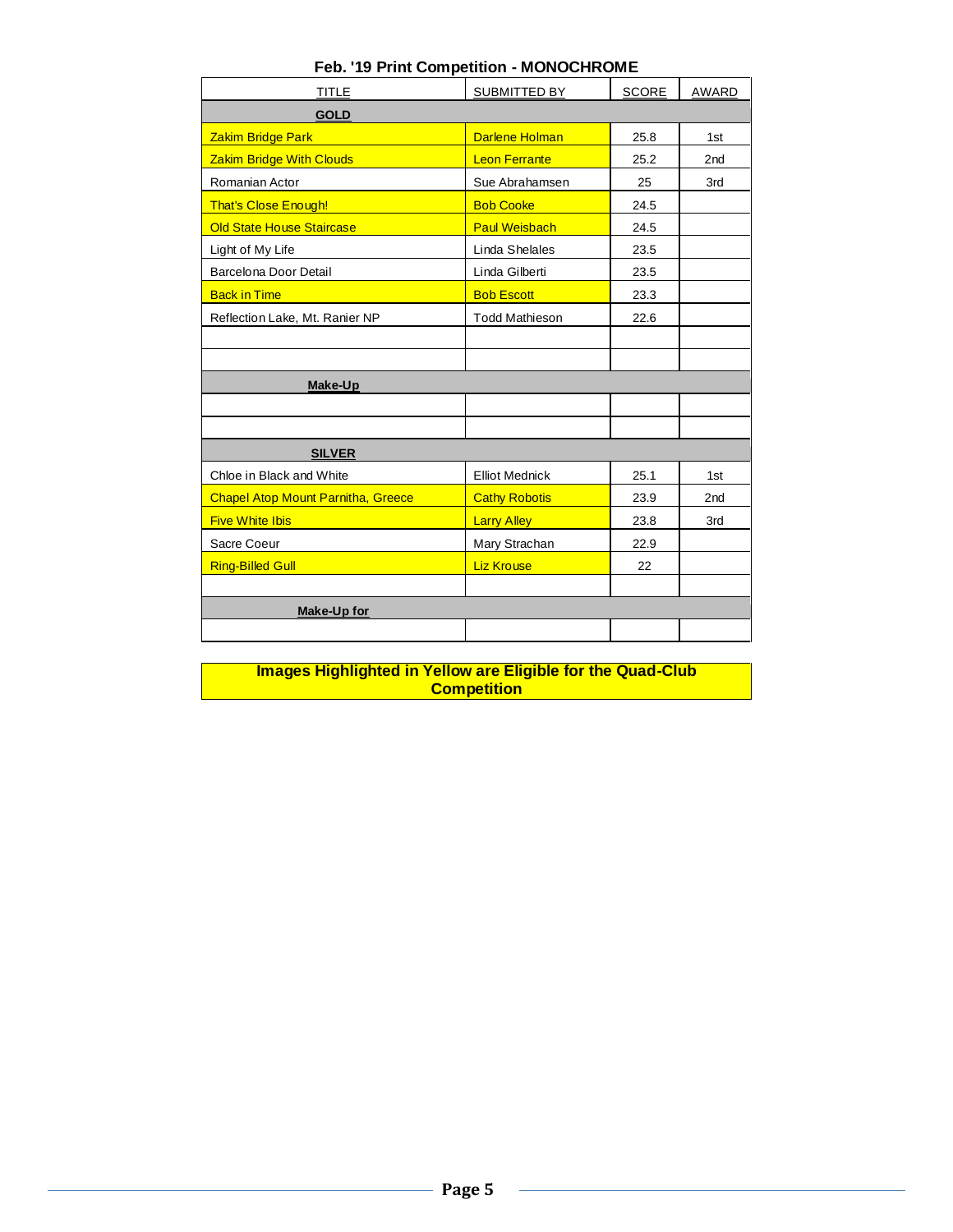| <b>PRINT SUMMARY 2018-2019</b> |             |                   |               |                |             |                   |                            |             |             |              |  |  |  |
|--------------------------------|-------------|-------------------|---------------|----------------|-------------|-------------------|----------------------------|-------------|-------------|--------------|--|--|--|
|                                | <b>SEPT</b> | <b>OCT</b>        | <b>NOV</b>    | <b>DEC</b>     | <b>JAN</b>  | <b>FEB</b>        | <b>MAR</b>                 | <b>APR</b>  | <b>MAY</b>  |              |  |  |  |
| <b>GOLD</b>                    | Open        | <b>Monochrome</b> | <b>Nature</b> | <b>Skyline</b> | Open        | <b>Monochrome</b> | <b>Nature</b>              | Open        | Open        | <b>TOTAL</b> |  |  |  |
| Sue Abrahamsen                 | 24.7        | 27                | 28.8          | 26.6           | 28.1        | 25                | 0                          | $\Omega$    | $\mathbf 0$ | 160.2        |  |  |  |
| Darlene Holman                 | 27          | 25.3              | 25            | 28             | 27.9        | 25.8              | 0                          | $\mathbf 0$ | $\mathbf 0$ | 159          |  |  |  |
| Leon Ferrante                  | 23.7        | 26.3              | 29.5          | 25.2           | 28.2        | 25.2              | $\mathbf 0$                | 0           | $\mathbf 0$ | 158.1        |  |  |  |
| Paul Weisbach                  | 27.1        | 25.9              | 25            | 24             | 29.1        | 24.5              | $\mathbf 0$                | $\Omega$    | $\Omega$    | 155.6        |  |  |  |
| Linda Shelales                 | 25.5        | 25.8              | 27            | 26             | 24.8        | 23.5              | 0                          | $\mathbf 0$ | $\mathbf 0$ | 152.6        |  |  |  |
| <b>Bob Cooke</b>               | 25          | 24.7              | 24.3          | 25.1           | 26.1        | 24.5              | $\mathbf 0$                | $\Omega$    | $\Omega$    | 149.7        |  |  |  |
| <b>Bob Escott</b>              | 23.7        | 24                | 26.7          | 25             | 26          | 23.3              | 0                          | $\mathbf 0$ | 0           | 148.7        |  |  |  |
| <b>Todd Mathieson</b>          | 22.3        | 25.8              | 26.1          | 24.2           | 26.6        | 22.6              | 0                          | $\Omega$    | 0           | 147.6        |  |  |  |
| Linda Gilberti                 | 24.5        | 25.3              | 24.5          | 24.4           | 25.4        | 23.5              | 0                          | $\Omega$    | $\Omega$    | 147.6        |  |  |  |
| Linda DeStefano Brown          | 23.5        | 25.5              | 25.9          | 24.1           | 24.8        | $\mathbf 0$       | $\mathbf 0$<br>$\mathbf 0$ |             | $\Omega$    | 123.8        |  |  |  |
| Dave Morin                     | 25.3        | 22.8              | 27.2          | $\mathbf 0$    | 0           | $\mathbf 0$       | 0                          | 0           | $\mathbf 0$ | 75.3         |  |  |  |
| <b>Ginny Harris</b>            | $\mathbf 0$ | 26.3              | 25.6          | 0              | $\Omega$    | $\mathbf 0$       | $\mathbf 0$                | $\Omega$    | $\Omega$    | 51.9         |  |  |  |
| <b>SILVER</b>                  | Open        | <b>Monochrome</b> | <b>Nature</b> | <b>Skyline</b> | Open        | Monochrome        | <b>Nature</b>              | Open        | Open        | <b>TOTAL</b> |  |  |  |
| <b>Elliot Mednick</b>          | 24.2        | 25.9              | 27.6          | 25.9           | 26.1        | 25.1              | 0                          | $\Omega$    | $\mathbf 0$ | 154.8        |  |  |  |
| Larry Alley                    | 25.3        | 23.4              | 27.5          | 26.6           | 26          | 23.8              | 0                          | $\mathbf 0$ | $\mathbf 0$ | 152.6        |  |  |  |
| Mary Strachan                  | 23.4        | 25                | 22.3          | 24.1           | 24.9        | 22.9              | $\mathbf 0$                | $\Omega$    | $\Omega$    | 142.6        |  |  |  |
| Maureen Mathieson              | 25.3        | 25.6              | $\mathbf 0$   | 23.9           | 0           | $\mathbf 0$       | 0                          | $\mathbf 0$ | $\mathbf 0$ | 74.8         |  |  |  |
| Cathy Robotis                  | 23.2        | 25.8              | $\Omega$      | 25.7           | $\Omega$    | 23.9              | 0                          | $\Omega$    | $\Omega$    | 98.6         |  |  |  |
| <b>Heather Ruthroff</b>        | $\mathbf 0$ | 27.4              | 0             | $\mathbf 0$    | 26.1        | 0                 | 0                          | $\mathbf 0$ | $\mathbf 0$ | 53.5         |  |  |  |
| <b>Bill Weiblen</b>            | 23.8        | $\mathbf 0$       | $\mathbf 0$   | 0              | 23.5        | $\mathbf 0$       | 0                          | $\mathbf 0$ | $\mathbf 0$ | 47.3         |  |  |  |
| Larry Wellington               | 0           | 23.5              | 22            | $\mathbf 0$    | $\mathbf 0$ | $\mathbf 0$       | 0                          | $\mathbf 0$ | $\mathbf 0$ | 45.5         |  |  |  |
| John Sahagian                  | 0           | 25.3              | $\mathbf 0$   | 0              | 0           | $\Omega$          | $\mathbf 0$                | $\Omega$    | 0           | 25.3         |  |  |  |
| Liz Krouse                     | 0           | 0                 | 0             | 0              | 0           | 22                | 0                          | 0           | $\mathbf 0$ | 22           |  |  |  |

**Images Highlighted in Yellow are Eligible for the Quad-Club Competition**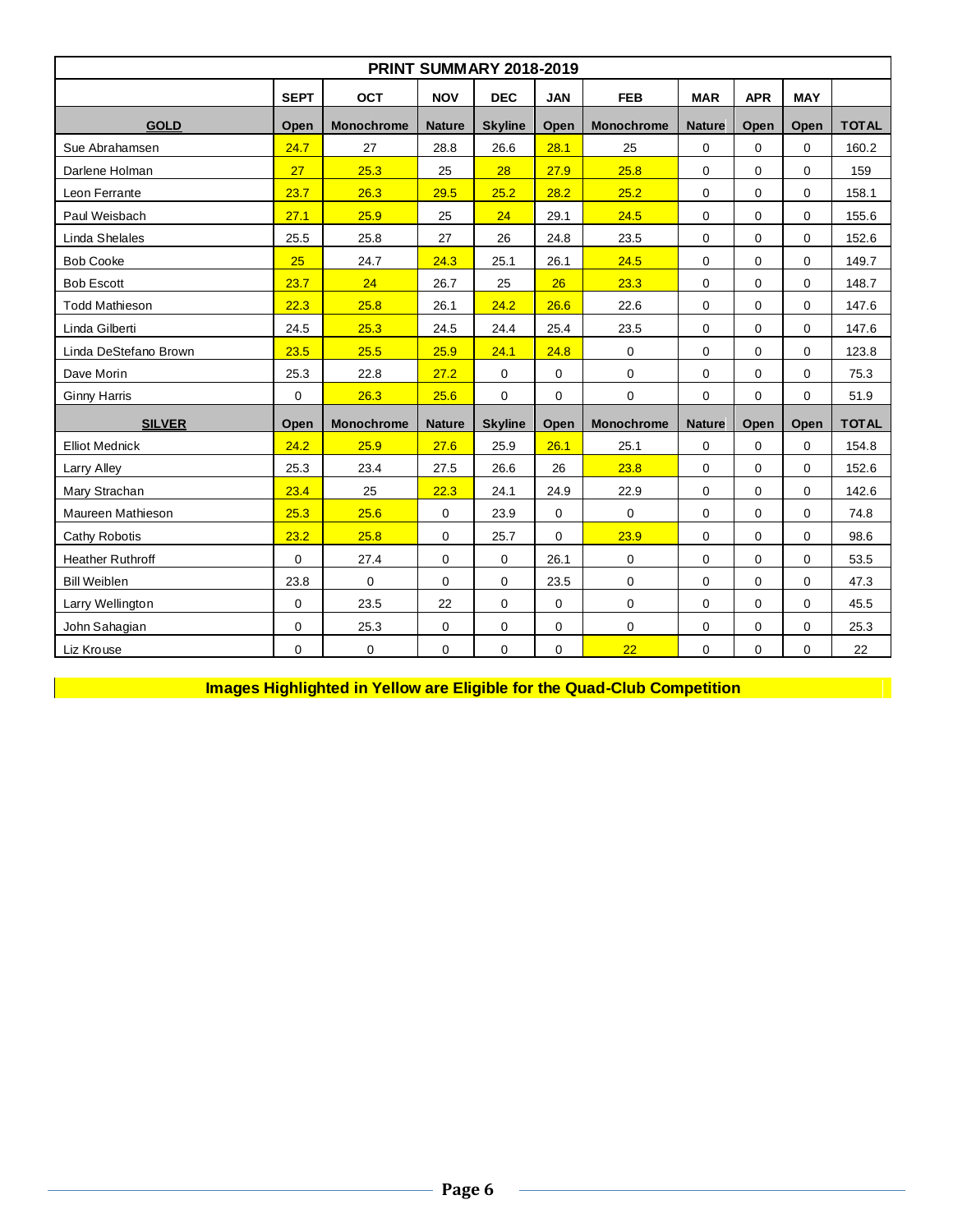| Feb. '19 Digital Competition - OPEN |                       |              |                 |  |  |  |  |  |  |  |
|-------------------------------------|-----------------------|--------------|-----------------|--|--|--|--|--|--|--|
| <b>TITLE</b>                        | SUBMITTED BY          | <b>SCORE</b> | <b>AWARD</b>    |  |  |  |  |  |  |  |
| <b>CLASS AA</b>                     |                       |              |                 |  |  |  |  |  |  |  |
| Mom Dad and Baby                    | Tony Monteiro         | 29           | 1st             |  |  |  |  |  |  |  |
| Perched Burrowing Owl               | Doris Monteiro        | 27.4         | 2 <sub>nd</sub> |  |  |  |  |  |  |  |
| Purple Splash                       | Todd Mathieson        | 27.1         | 3rd             |  |  |  |  |  |  |  |
| <b>Mating Hover Flies</b>           | Cathy Simmons         | 26.6         |                 |  |  |  |  |  |  |  |
| <b>Female Cardinal</b>              | <b>Ginny Harris</b>   | 26.5         |                 |  |  |  |  |  |  |  |
| Road to the Sun                     | Robyn Saur            | 26.3         |                 |  |  |  |  |  |  |  |
| Spiky Milkweed                      | Sue Abrahamsen        | 25.2         |                 |  |  |  |  |  |  |  |
| Say Aaaaahhhhhh                     | Linda Shelales        | 24.7         |                 |  |  |  |  |  |  |  |
| Roundbottom Flasks for Chemists     | Maureen Mathieson     | 24.6         |                 |  |  |  |  |  |  |  |
| Copenhagen Harbour                  | John Houldsworth      | 24.5         |                 |  |  |  |  |  |  |  |
| Waiting for the Thaw                | John Gill             | 23.1         |                 |  |  |  |  |  |  |  |
|                                     |                       |              |                 |  |  |  |  |  |  |  |
| <b>CLASS A</b>                      |                       |              |                 |  |  |  |  |  |  |  |
| <b>Blossoming Lotus Flower</b>      | Darlene Holman        | 25.6         | 1st             |  |  |  |  |  |  |  |
| Glistening Pagoda                   | Linda Gilberti        | 24.9         | 2nd             |  |  |  |  |  |  |  |
| <b>Tightrope Walking Chipmunk</b>   | Barbara Huntley       | 24.9         | 2nd             |  |  |  |  |  |  |  |
| <b>Pink Lotus</b>                   | <b>Bob Escott</b>     | 24.6         | 3rd             |  |  |  |  |  |  |  |
| Feather Flowers and Shell           | Dave Reynard          | 24.5         |                 |  |  |  |  |  |  |  |
| Tern Looking for Food               | Leon Ferrante         | 24.5         |                 |  |  |  |  |  |  |  |
| Rose Petal Soft                     | Jane Parker           | 24.2         |                 |  |  |  |  |  |  |  |
| Butterfly on Flower                 | Diana Ledoux          | 23.3         |                 |  |  |  |  |  |  |  |
| Geronimo                            | Dean Giolas           | 22.8         |                 |  |  |  |  |  |  |  |
|                                     |                       |              |                 |  |  |  |  |  |  |  |
|                                     |                       |              |                 |  |  |  |  |  |  |  |
| Make-Up for Jan. '19 - OPEN         |                       |              |                 |  |  |  |  |  |  |  |
| Seattle Skyline                     | Dean Giolas           | 23.9         |                 |  |  |  |  |  |  |  |
|                                     |                       |              |                 |  |  |  |  |  |  |  |
| <b>CLASS B</b>                      |                       |              |                 |  |  |  |  |  |  |  |
| Flight 2028                         | <b>Elliot Mednick</b> | 26.5         | 1st             |  |  |  |  |  |  |  |
| To Infinity and Beyond              | Mary Strachan         | 25.5         | 2nd             |  |  |  |  |  |  |  |
| St. Peter's Bay Sunset              | Peter Stultz          | 25           | 3rd             |  |  |  |  |  |  |  |
| <b>Opposites Attract</b>            | Pam Meoli             | 24.5         |                 |  |  |  |  |  |  |  |
| <b>Barred Owl</b>                   | Larry Alley           | 24.4         |                 |  |  |  |  |  |  |  |
| Monkeying Around                    | Natalie Schiavone     | 24.4         |                 |  |  |  |  |  |  |  |
| In the Shadows of Modern Boston     | Catherine Robotis     | 23.9         |                 |  |  |  |  |  |  |  |
| Rainbow Over Tuscon                 | Marie Riley           | 23.8         |                 |  |  |  |  |  |  |  |
| Fishing on the Nile                 | John McKinney         | 23.8         |                 |  |  |  |  |  |  |  |
| Snow in Santa Fe                    | Chip Allen            | 23           |                 |  |  |  |  |  |  |  |
| Yakidy Yak                          | Susan Nichols         | 22.9         |                 |  |  |  |  |  |  |  |
| Everyone Loves a Parade             | Jim Quinn             | 22.9         |                 |  |  |  |  |  |  |  |
| Artemis Shipwreck in Provincetown   | Liz Krouse            | 22.9         |                 |  |  |  |  |  |  |  |
| Happy Butterfly                     | Theresa Vachowski     | 22.7         |                 |  |  |  |  |  |  |  |
| <b>Praying Mantis</b>               | <b>Bob Cooke</b>      | 22           |                 |  |  |  |  |  |  |  |
|                                     |                       |              |                 |  |  |  |  |  |  |  |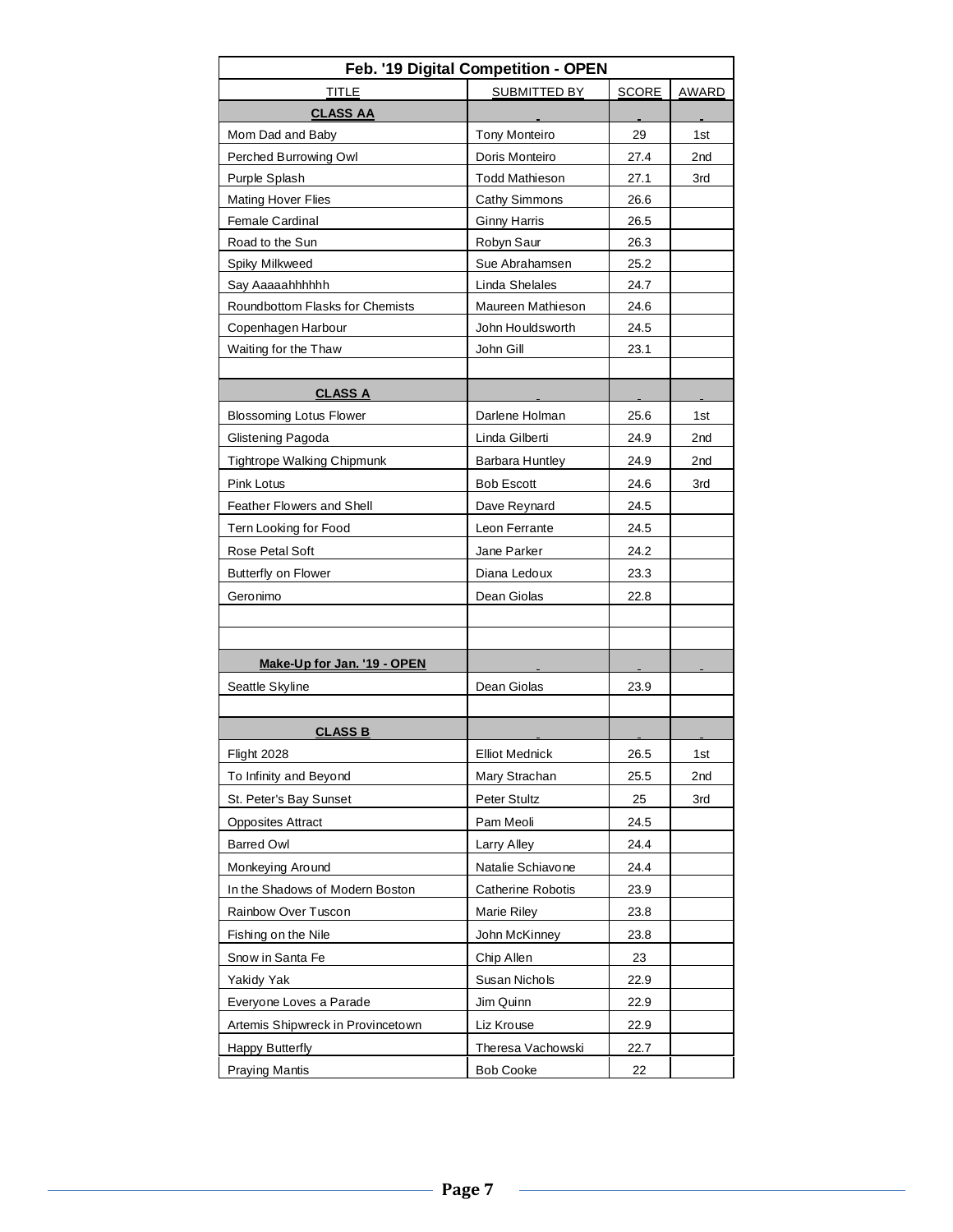| Feb. '19 Digital Competition - NATURE |                        |       |                 |  |  |  |  |  |  |  |  |
|---------------------------------------|------------------------|-------|-----------------|--|--|--|--|--|--|--|--|
| TITLE                                 | SUBMITTED BY           | SCORE | AWARD           |  |  |  |  |  |  |  |  |
| <b>CLASS AA</b>                       |                        |       |                 |  |  |  |  |  |  |  |  |
| Spoonbill Midair Encounter            | <b>Tony Monteiro</b>   | 29.1  | 1st             |  |  |  |  |  |  |  |  |
| Tricolor Heron                        | Robyn Saur             | 27.3  | 2nd             |  |  |  |  |  |  |  |  |
| Chippy the Pileated Woodpecker        | <b>Ginny Harris</b>    | 27.2  | 3rd             |  |  |  |  |  |  |  |  |
| <b>Great Egret With Snack</b>         | Cathy Simmons          | 26.7  |                 |  |  |  |  |  |  |  |  |
| Blue Dasher on Leaf #2                | John Gill              | 26.4  |                 |  |  |  |  |  |  |  |  |
| <b>Tricolored Heron Preening</b>      | Sue Abrahamsen         | 26.3  |                 |  |  |  |  |  |  |  |  |
| Purple Gallinule With Fire Flag Seed  | Doris Monteiro         | 26.2  |                 |  |  |  |  |  |  |  |  |
| Solitary Bird                         | John Houldsworth       | 24.2  |                 |  |  |  |  |  |  |  |  |
| Ferns in Acadia 2018                  | Maureen Mathieson      | 24.2  |                 |  |  |  |  |  |  |  |  |
| Lotus & Bumble Bee                    | Linda Shelales         | 24.1  |                 |  |  |  |  |  |  |  |  |
| Live Bee on Dead Leaves               | <b>Todd Mathieson</b>  | 22.9  |                 |  |  |  |  |  |  |  |  |
|                                       |                        |       |                 |  |  |  |  |  |  |  |  |
|                                       |                        |       |                 |  |  |  |  |  |  |  |  |
|                                       |                        |       |                 |  |  |  |  |  |  |  |  |
| <b>CLASS A</b>                        |                        |       |                 |  |  |  |  |  |  |  |  |
| <b>Yosemite Falls With Rainbow</b>    | Dave Reynard           | 26    | 1st             |  |  |  |  |  |  |  |  |
| <b>Egret Parent With Two Chicks</b>   | <b>Barbara Huntley</b> | 25.5  | 2 <sub>nd</sub> |  |  |  |  |  |  |  |  |
| <b>Piping Plover With Babies</b>      | Leon Ferrante          | 25.4  | 3rd             |  |  |  |  |  |  |  |  |
| <b>Territorial Mute Swans</b>         | Darlene Holman         | 25.2  |                 |  |  |  |  |  |  |  |  |
| Sentry                                | Jane Parker            | 25    |                 |  |  |  |  |  |  |  |  |
| On the Move                           | Linda Gilberti         | 23.7  |                 |  |  |  |  |  |  |  |  |
| <b>Tufted Titmouse</b>                | Dean Giolas            | 23.5  |                 |  |  |  |  |  |  |  |  |
| <b>Walden Pond</b>                    | Diana Ledoux           | 23    |                 |  |  |  |  |  |  |  |  |
| <b>Winter Reflections</b>             | <b>Bob Escott</b>      | 22    |                 |  |  |  |  |  |  |  |  |
|                                       |                        |       |                 |  |  |  |  |  |  |  |  |
|                                       |                        |       |                 |  |  |  |  |  |  |  |  |
| Make-Up for Jan. '19 - LOOKING DOWN   |                        |       |                 |  |  |  |  |  |  |  |  |
| Looking Down on History               | Dean Giolas            | 23.2  |                 |  |  |  |  |  |  |  |  |
|                                       |                        |       |                 |  |  |  |  |  |  |  |  |
| <b>CLASS B</b>                        |                        |       |                 |  |  |  |  |  |  |  |  |
| <b>Yosemite Valley Sunrise</b>        | Peter Stultz           | 26.4  | 1st             |  |  |  |  |  |  |  |  |
| <b>Swan Valentines</b>                | Liz Krouse             | 26.3  | 2nd             |  |  |  |  |  |  |  |  |
| <b>Worker Bees</b>                    | Pam Meoli              | 25.6  | 3rd             |  |  |  |  |  |  |  |  |
| Yoga on the Beach                     | Mary Strachan          | 25.5  |                 |  |  |  |  |  |  |  |  |
| Here's Looking at You                 | <b>Elliot Mednick</b>  | 25.4  |                 |  |  |  |  |  |  |  |  |
| <b>Musical Mallard</b>                | Natalie Schiavone      | 24.5  |                 |  |  |  |  |  |  |  |  |
| Sunrise on Haleakala                  | Chip Allen             | 24.2  |                 |  |  |  |  |  |  |  |  |
| Sticking Around                       | Susan Nichols          | 24.1  |                 |  |  |  |  |  |  |  |  |
| Blue Jay in the Park                  | Catherine Robotis      | 23.7  |                 |  |  |  |  |  |  |  |  |
| <b>Floating Flowers</b>               | Jim Quinn              | 23.1  |                 |  |  |  |  |  |  |  |  |
| Lovers Enjoying the Day               | John McKinney          | 23.1  |                 |  |  |  |  |  |  |  |  |
| Pile of Turtles - Assabet River       | Theresa Vachowski      | 22.8  |                 |  |  |  |  |  |  |  |  |
| Anhinga Perched on a Limb             | Marie Riley            | 22.4  |                 |  |  |  |  |  |  |  |  |
| Raccoon Eating Seagrapes              | Larry Alley            | 22.4  |                 |  |  |  |  |  |  |  |  |
| Fine Feather                          | <b>Bob Cooke</b>       | 19.5  |                 |  |  |  |  |  |  |  |  |